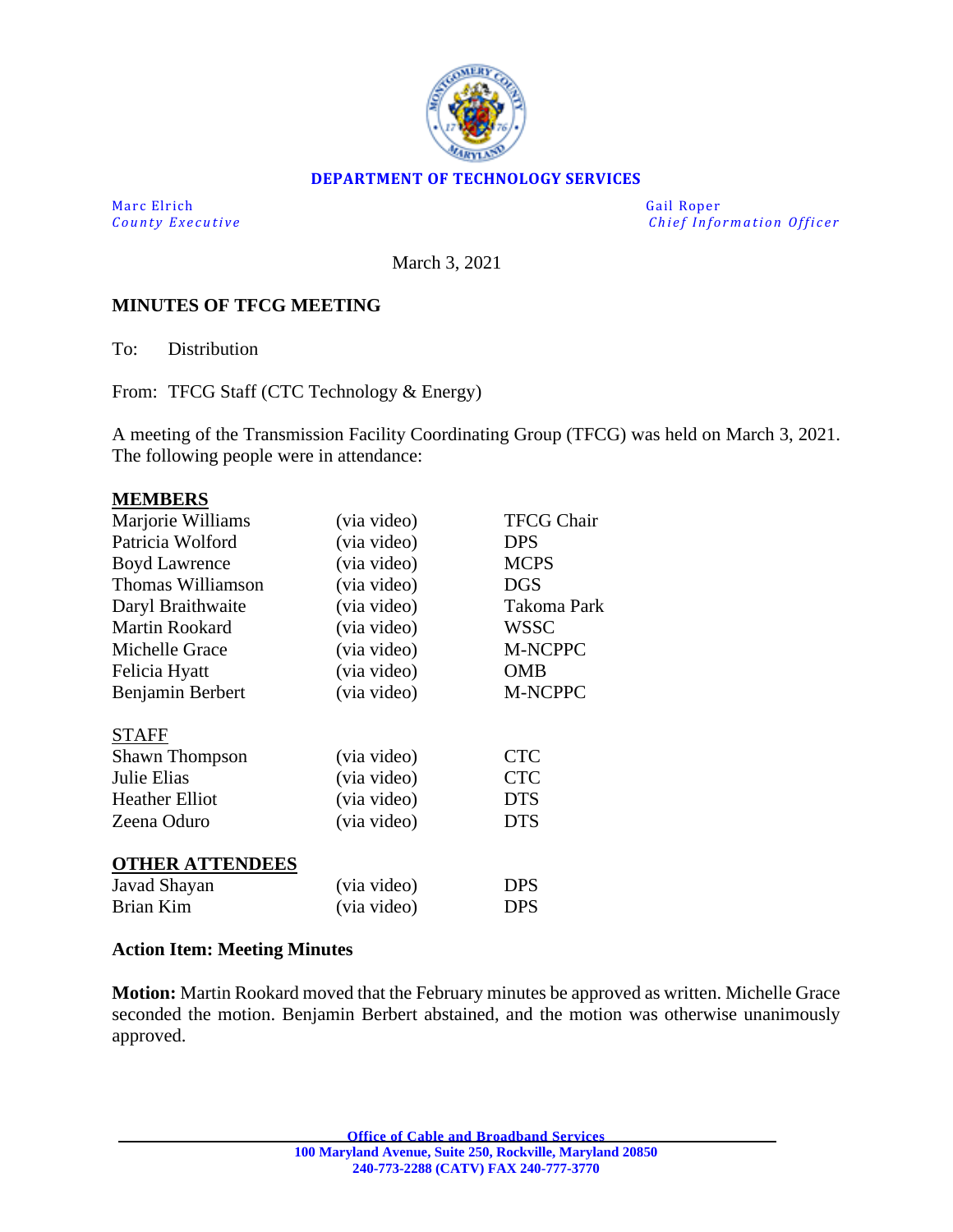Minutes of TFCG Meeting Held February 3, 2021 Page 2 of 4

# **Action Item: Consent Agenda Consent Agenda**

*1. Application Number:* 2020111320 *Type:* Minor Modification *Received (date):* 11/4/2020

*Revised:* 2/8/2021 *Revised:* 2/16/2021 *Revised:* 2/22/2021

*Applicant:* SBA Network Services, LLC on behalf of T-Mobile *Site Name/Location:* Extra Space Storage Earhart*/* 18920 Earhart Ct, Germantown *Zoning Standard:* IL - 1.0 *Property Owner:* Storage Portfolio LLC *Description:* T-Mobile is removing (6) existing antennas and (3) existing RRHs. They are adding (6) new antennas and (6) new RRHs on an existing 100' monopole structure. T-Mobile is removing and replacing other cables and equipment and removing (2) cabinets and installing (2) cabinets.

*Tower Coordinator Recommendation:* Recommended. Recommendation is subject to compliance with all applicable laws.

[https://montgomerycountytfcg.s3.amazonaws.com/Applications/MC2020111320+Applic](https://montgomerycountytfcg.s3.amazonaws.com/Applications/MC2020111320+Application.pdf) [ation.pdf](https://montgomerycountytfcg.s3.amazonaws.com/Applications/MC2020111320+Application.pdf)

*2. Application Number:* 2021011358 *Type:* Minor Modification *Received (date):* 1/12/2021 *Revised:* 2/4/2021

*Applicant:* Site Link Wireless on behalf of T-Mobile *Site Name/Location:* Grosvenor House Apts*/* 10101 Grosvenor Pl, Rockville *Zoning Standard:* R-10 *Property Owner:* Grosvenor Park **Description:** This is an existing rooftop site with a height of 177' and a penthouse height of 193'-6". T-Mobile proposes to modify their existing installation of (9) panel antennas by removing and replacing (3) antennas at the existing 180' and 190' RADs. They will also remove (3) RRU's and install (3) new 4424 B25 RRU's. T-Mobile will remove (1) existing cabinet and install (2) equipment cabinets on the existing equipment platform. **Tower Coordinator Recommendation:** Recommended. Recommendation is subject to compliance with all applicable laws.

[https://montgomerycountytfcg.s3.amazonaws.com/Applications/MC2021011358+Applic](https://montgomerycountytfcg.s3.amazonaws.com/Applications/MC2021011358+Application.pdf) [ation.pdf](https://montgomerycountytfcg.s3.amazonaws.com/Applications/MC2021011358+Application.pdf)

*3. Application Number:* 2021011366 *Type:* Minor Modification *Received (date):* 1/16/2021

*Revised:* 2/8/2021 *Revised:* 2/19/2021

*Applicant:* SBA Network Services, LLC on behalf of T-Mobile *Site Name/Location:* Extra Space Storage*/* 19500 Frederick Rd, Germantown *Zoning Standard:* GR-1.5 *Property Owner:* xtra Space Properties 131 LLC *Description:* T-Mobile is removing (4) existing antennas. They are adding (3) new antennas and (3) new RRHs on existing monopole structure. *Tower Coordinator Recommendation:* Recommended. Recommendation is subject to compliance with all applicable laws.

[https://montgomerycountytfcg.s3.amazonaws.com/Applications/MC2021011366+Applic](https://montgomerycountytfcg.s3.amazonaws.com/Applications/MC2021011366+Application.pdf) [ation.pdf](https://montgomerycountytfcg.s3.amazonaws.com/Applications/MC2021011366+Application.pdf)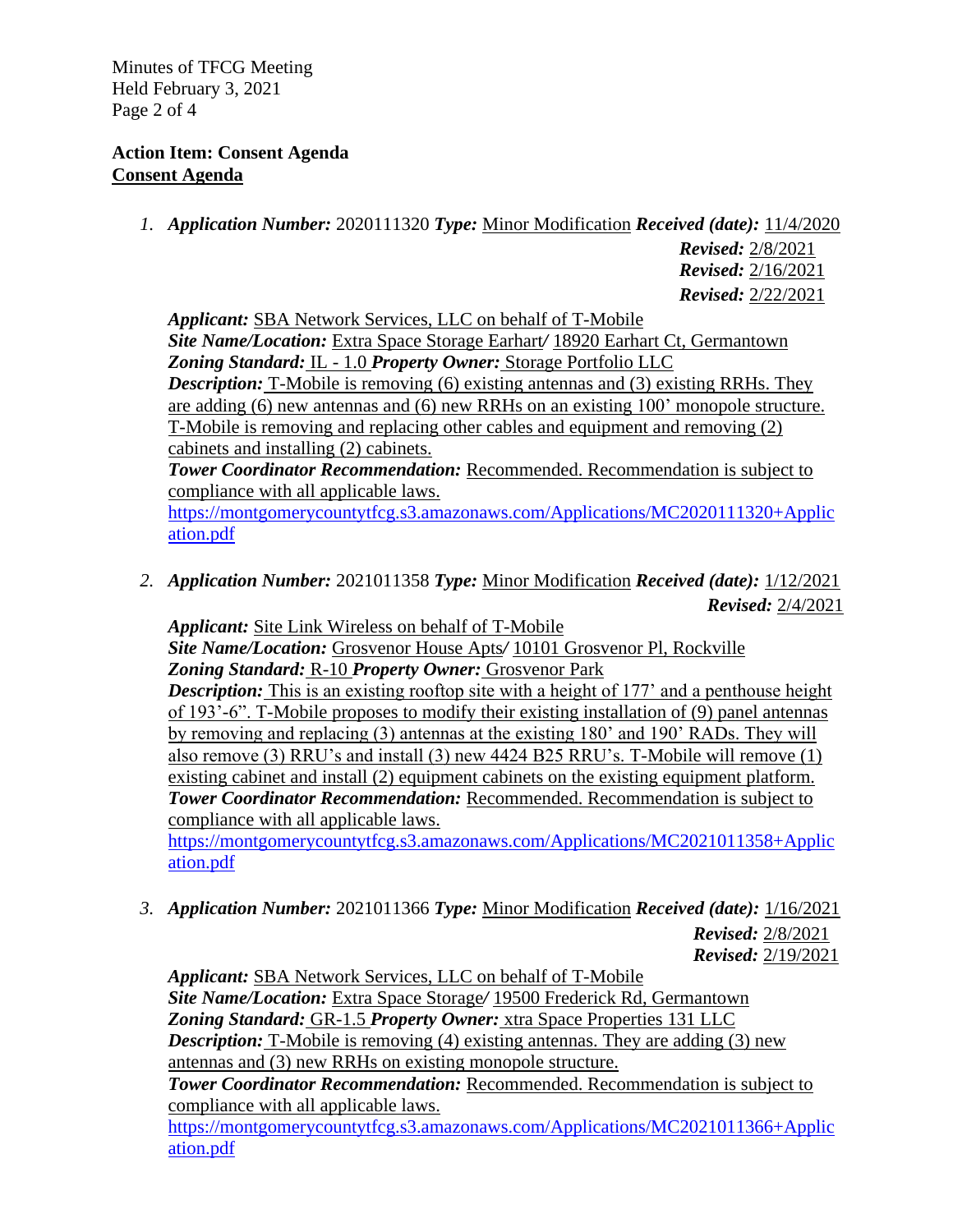Minutes of TFCG Meeting Held February 3, 2021 Page 3 of 4

> *4. Application Number:* 2021011369 *Type:* Minor Modification *Received (date):* 2/1/2021 *Revised:* 2/15/2021

*Applicant:* Site Link Wireless on behalf of T-Mobile

*Site Name/Location:* St. Luke Lutheran Church*/* 9100 Colesville Rd, Silver Spring *Zoning Standard:* R-60 *Property Owner:* St. Luke Lutheran Church **Description:** T-Mobile proposes to modify their existing installation by removing (3) and installing (6) antennas. The existing (3) antennas will remain at the 46'-6" RAD, the new antennas will be placed at 42'-6" and 45' RAD's. They will also remove (3) RRU's and install (6) RRU's. The RRU's will be (3) 4449 B71+B85 and (3) 4415 B25. T-Mobile will remove (1) existing cabinet and install (2) equipment cabinets.

*Tower Coordinator Recommendation:* Recommended. Recommendation is subject to compliance with all applicable laws.

[https://montgomerycountytfcg.s3.amazonaws.com/Applications/MC2021011369+Applica](https://montgomerycountytfcg.s3.amazonaws.com/Applications/MC2021011369+Application.pdf) [tion.pdf](https://montgomerycountytfcg.s3.amazonaws.com/Applications/MC2021011369+Application.pdf)

*5. Application Number:* 2021011371 *Type:* Minor Modification *Received (date):* 1/29/2021 *Revised:* 2/12/2021

*Applicant:* Site Link Wireless on behalf of T-Mobile *Site Name/Location:* Magruder High School*/* 5939 Muncaster Mill Rd, Rockville *Zoning Standard:* RE-1 *Property Owner:* MCPS

*Description:* T-Mobile proposes to modify their existing installation of (6) panel antennas by removing (6) and installing (9) antennas at the 119' RAD. They will also remove (3) RRU's and install (6) RRUs. T-Mobile will remove (1) existing cabinet and install (2) equipment cabinets on the ground.

**Tower Coordinator Recommendation:** Recommended on condition the applicant provides written approval from Montgomery County Public Schools staff at the time of permitting. Recommendation is subject to compliance with all applicable laws. [https://montgomerycountytfcg.s3.amazonaws.com/Applications/MC2021011371+Applic](https://montgomerycountytfcg.s3.amazonaws.com/Applications/MC2021011371+Application.pdf) [ation.pdf](https://montgomerycountytfcg.s3.amazonaws.com/Applications/MC2021011371+Application.pdf)

*6. Application Number:* 2021021376 *Type:* Minor Modification *Received (date):* 2/1/2021 *Revised:* 2/15/2021 *Revised:* 2/18/2021

*Applicant:* Jacobs on behalf of AT&T Wireless

*Full Corporate Name of the Facility Owner:* New Cingular Wireless PCS, LLC *Site Name/Location:* St. Patrick's Church*/* 4101 Norbeck Rd, Rockville *Zoning Standard:* RE-1 *Property Owner:* St. Patrick's Church *Description:* Remove (3) SP-13445 Antennas; Remove (3) SBNHH-1D65A Antennas; Remove (3) RRH2x40W-7L radio units. Install (3) NNHH-65A-R4 Antennas; Install (3) NNHH-65A-R4-V2 Antennas; Install (3) B5 850 RRHs; Install (3) B14/12/29 Triband radio units; Install (3) TD-85A-5LTE-43 diplexers.

*Tower Coordinator Recommendation:* Recommended. Recommendation is subject to compliance with all applicable laws.

[https://montgomerycountytfcg.s3.amazonaws.com/Applications/MC2021021376+Applic](https://montgomerycountytfcg.s3.amazonaws.com/Applications/MC2021021376+Application.pdf) [ation.pdf](https://montgomerycountytfcg.s3.amazonaws.com/Applications/MC2021021376+Application.pdf)